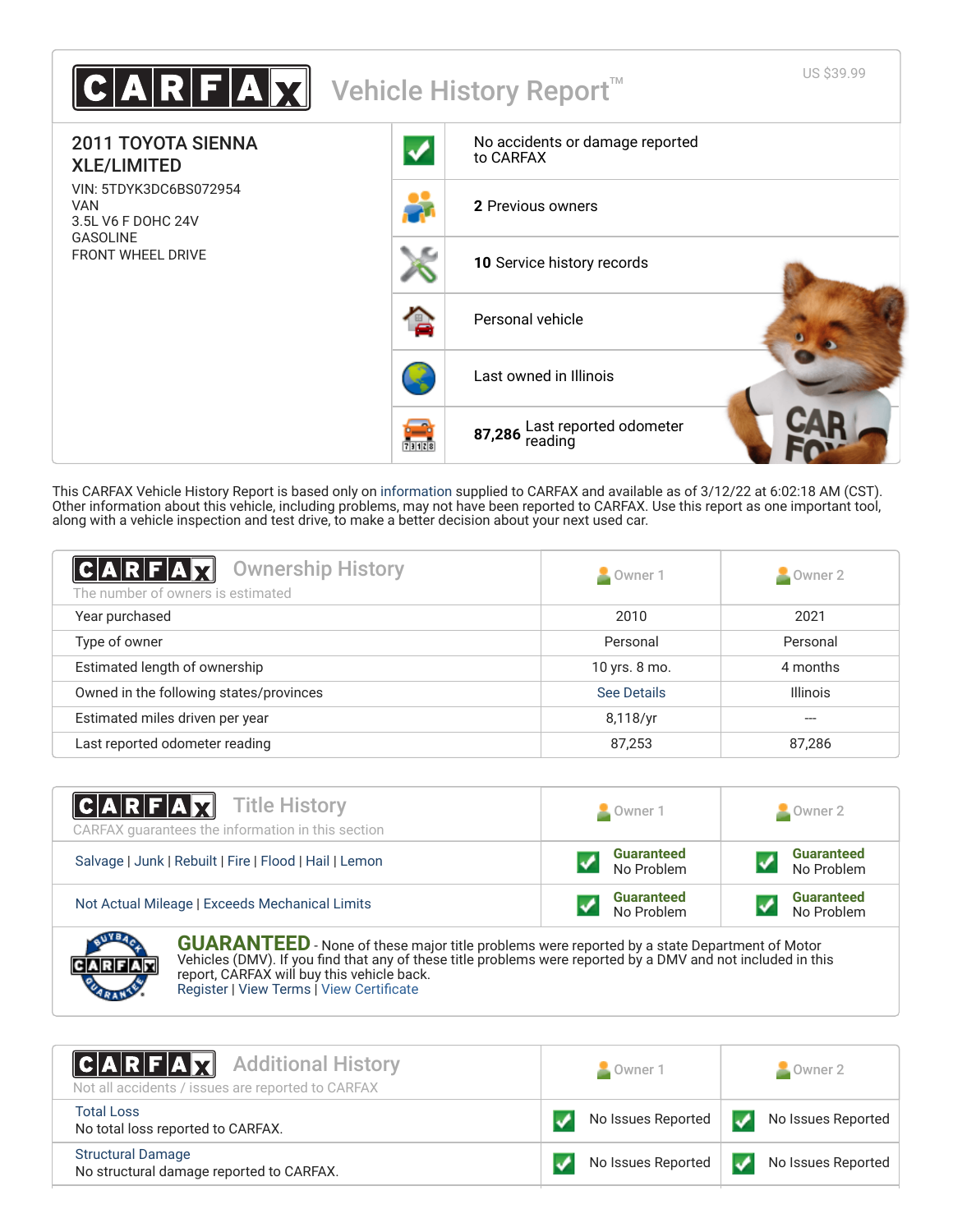| <b>Airbag Deployment</b><br>No airbag deployment reported to CARFAX.                                                                                     | No Issues Reported                                 | No Issues Reported     |
|----------------------------------------------------------------------------------------------------------------------------------------------------------|----------------------------------------------------|------------------------|
| Odometer Check<br>No indication of an odometer rollback.                                                                                                 | No Issues Indicated                                | No Issues Indicated    |
| Accident / Damage<br>No accidents or damage reported to CARFAX.                                                                                          | No Issues Reported                                 | No Issues Reported     |
| <b>Manufacturer Recall</b><br>No open recalls reported to CARFAX. Check with an authorized Toyota<br>dealer for any open recalls. View Toyota disclosure | No Recalls<br>Reported                             | No Recalls<br>Reported |
| <b>Basic Warranty</b><br>Original warranty estimated to have expired.                                                                                    | <b>Warranty Expired</b><br><b>Warranty Expired</b> |                        |

<span id="page-1-1"></span><span id="page-1-0"></span>

| $C A R F A \chi$              |                | <b>Detailed History</b>                                                                                                                         |                                                                                                                                    |
|-------------------------------|----------------|-------------------------------------------------------------------------------------------------------------------------------------------------|------------------------------------------------------------------------------------------------------------------------------------|
| Owner 1<br>Purchased:<br>2010 |                | Low mileage! This owner drove less than<br>the industry average of 15,000 miles per<br>year.                                                    | <b>Personal Vehicle</b><br>8,118 mi/yr                                                                                             |
| Date                          | <b>Mileage</b> | Source                                                                                                                                          | <b>Comments</b>                                                                                                                    |
| 08/30/2010                    |                | <b>NICB</b>                                                                                                                                     | Vehicle manufactured and shipped to original dealer                                                                                |
| 09/15/2010                    | 6              | Toyota of Runnemede<br>Runnemede, NJ<br>856-939-3400<br>toyotaofrunnemede.com<br>4.4 / 5.0<br>146 Verified Reviews<br>201 Customer Favorites    | Vehicle serviced                                                                                                                   |
| 09/15/2010                    |                | Toyota of Runnemede<br>Runnemede, NJ<br>856-939-3400<br>toyotaofrunnemede.com<br>4.4 / 5.0<br>146 Verified Reviews<br>201 Customer Favorites    | Vehicle offered for sale                                                                                                           |
| 10/15/2010                    | 101            | New Jersey<br>Motor Vehicle Dept.<br>Basking Ridge, NJ<br>Title #GD20102880087                                                                  | Title issued or updated<br>- First owner reported<br>- Titled or registered as personal vehicle<br>- Vehicle color noted as Silver |
| 03/14/2013                    | 27,213         | Inspection Co.<br>New Jersey                                                                                                                    | Inspection performed                                                                                                               |
| 08/30/2013                    |                | New Jersey<br>Motor Vehícle Dept.<br>Basking Ridge, NJ                                                                                          | Registration issued or renewed<br>- Vehicle color noted as Silver                                                                  |
| 09/15/2014                    |                | Toyota of Morristown<br>Morristown, NJ<br>973-540-1111<br>toyotaofmorristown.com<br>4.2 / 5.0<br>126 Verified Reviews<br>198 Customer Favorites | Vehicle serviced<br>- Maintenance inspection completed<br>- Oil and filter changed                                                 |
| 04/21/2015                    |                | Toyota of Morristown<br>Morristown, NJ                                                                                                          | Vehicle serviced<br>- Tires rotated                                                                                                |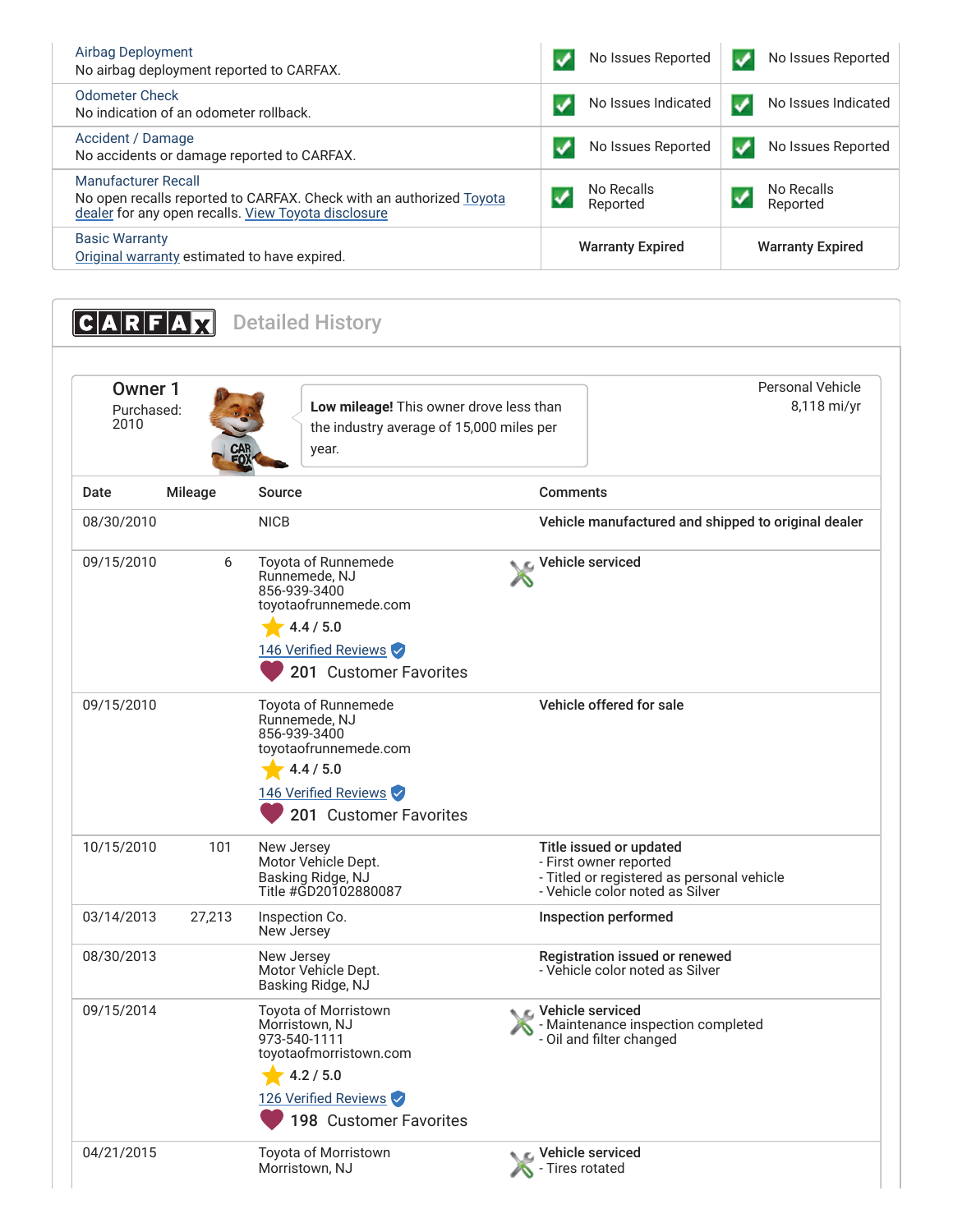|            |        | 973-540-1111<br>toyotaofmorristown.com<br>4.2 / 5.0<br>126 Verified Reviews<br>198 Customer Favorites                                           | - Oil and filter changed                                                                                                                                  |
|------------|--------|-------------------------------------------------------------------------------------------------------------------------------------------------|-----------------------------------------------------------------------------------------------------------------------------------------------------------|
| 06/30/2015 |        | New Jersey<br>Motor Vehicle Dept.<br>Basking Ridge, NJ                                                                                          | Registration issued or renewed<br>- Vehicle color noted as Silver                                                                                         |
| 12/17/2015 |        | Toyota of Morristown<br>Morristown, NJ<br>973-540-1111<br>toyotaofmorristown.com<br>4.2 / 5.0<br>126 Verified Reviews<br>198 Customer Favorites | ⊾ Vehicle serviced<br>- Alignment performed<br>- Alignment checked<br>- Tire(s) replaced                                                                  |
| 06/17/2016 |        | New Jersey<br>Motor Vehicle Dept.<br>Basking Ridge, NJ                                                                                          | Registration issued or renewed<br>- Vehicle color noted as Silver                                                                                         |
| 07/07/2016 | 59,846 | New Jersey<br><b>Inspection Station</b>                                                                                                         | Passed emissions inspection                                                                                                                               |
| 07/11/2016 |        | Toyota of Morristown<br>Morristown, NJ<br>973-540-1111<br>toyotaofmorristown.com<br>4.2 / 5.0<br>126 Verified Reviews<br>198 Customer Favorites | C Vehicle serviced<br>- 60,000 mile service performed<br>- 10,000 mile service performed<br>- Battery/charging system checked<br>- Oil and filter changed |
| 02/08/2017 |        | Toyota of Morristown<br>Morristown, NJ<br>973-540-1111<br>toyotaofmorristown.com<br>4.2 / 5.0<br>126 Verified Reviews<br>198 Customer Favorites | C Vehicle serviced<br>- Maintenance inspection completed<br>- Battery/charging system checked<br>- Tires rotated                                          |
| 06/20/2017 |        | New Jersey<br>Motor Vehicle Dept.<br>Basking Ridge, NJ                                                                                          | Registration issued or renewed<br>- Vehicle color noted as Silver                                                                                         |
| 09/22/2017 |        | Toyota of Morristown<br>Morristown, NJ<br>973-540-1111<br>toyotaofmorristown.com<br>4.2 / 5.0<br>126 Verified Reviews<br>198 Customer Favorites | C Vehicle serviced<br>- Maintenance inspection completed<br>- Battery/charging system checked<br>- Oil and filter changed<br>- Tires rotated              |
| 10/13/2017 |        | Toyota of Morristown<br>Morristown, NJ<br>973-540-1111<br>toyotaofmorristown.com<br>4.2 / 5.0<br>126 Verified Reviews<br>198 Customer Favorites | Vehicle serviced<br>- Oil and filter changed                                                                                                              |
| 01/30/2018 | 73,050 | New Jersey<br>Inspection Station                                                                                                                | Passed emissions inspection                                                                                                                               |
| 05/18/2018 |        | New Jersey<br>Motor Vehicle Dept.<br>Basking Ridge, NJ                                                                                          | Registration issued or renewed<br>- Vehicle color noted as Silver                                                                                         |
| 08/10/2018 |        | Toyota of Morristown                                                                                                                            | Vehicle serviced                                                                                                                                          |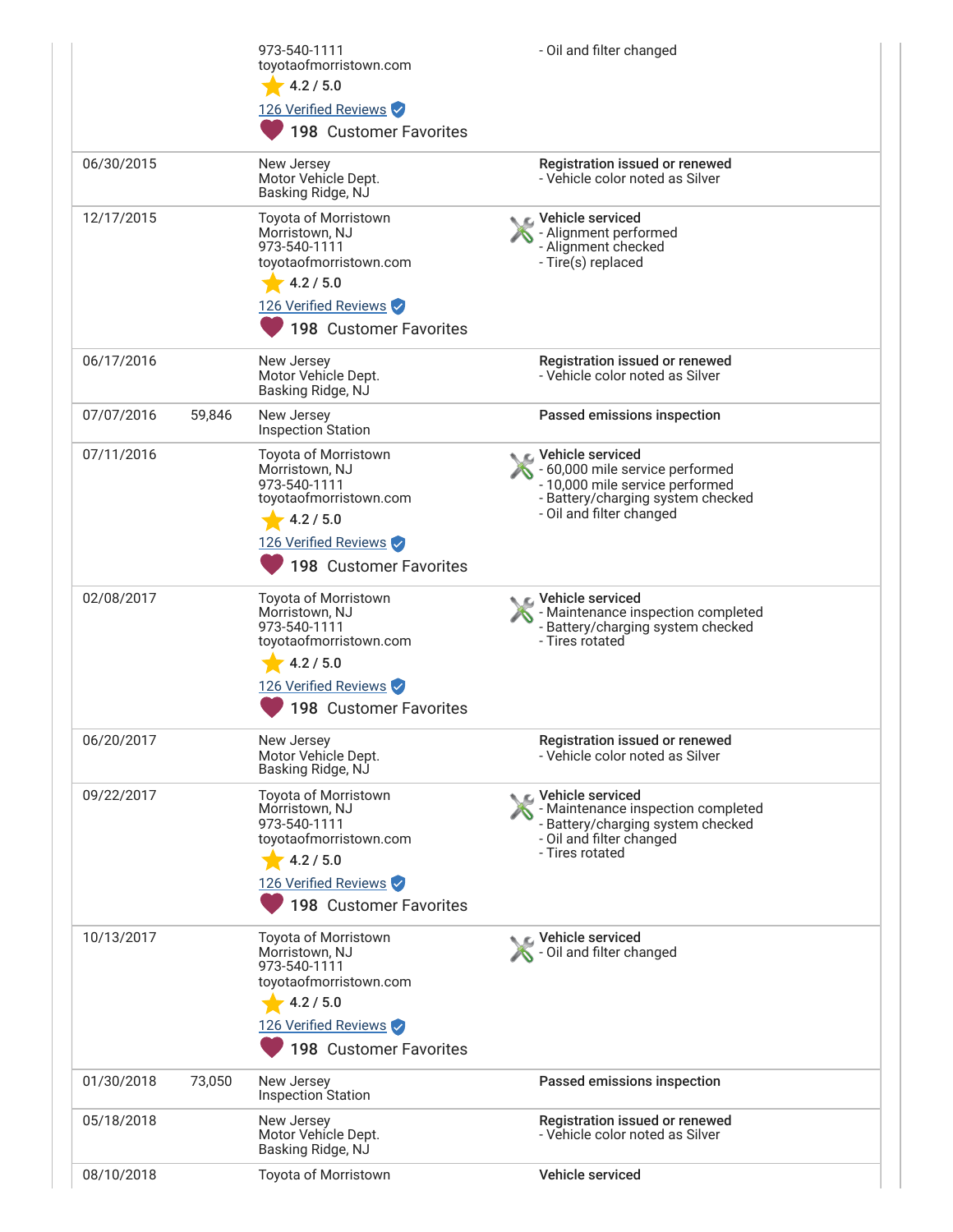| 11/02/2021     | 87,286          | <b>Illinois</b><br>Motor Vehicle Dept.<br>Aurora, IL<br>Title #213066962330                                                                           | Title issued or updated<br>- New owner reported<br>- Registration updated when owner moved the vehicle<br>to a new location<br>- Vehicle color noted as Silver            |
|----------------|-----------------|-------------------------------------------------------------------------------------------------------------------------------------------------------|---------------------------------------------------------------------------------------------------------------------------------------------------------------------------|
| Date           | <b>Mileage</b>  | <b>Source</b>                                                                                                                                         | <b>Comments</b>                                                                                                                                                           |
|                | Purchased: 2021 |                                                                                                                                                       |                                                                                                                                                                           |
| <b>Owner 2</b> |                 |                                                                                                                                                       | Personal Vehicle                                                                                                                                                          |
| 10/04/2021     |                 | Illinois<br>Motor Vehicle Dept.<br>Aurora, IL                                                                                                         | Registration issued or renewed<br>- Registration updated when owner moved the vehicle<br>to a new location                                                                |
| 09/27/2021     |                 | Florida<br>Motor Vehicle Dept.<br>Brooklyn, NY                                                                                                        | Registration issued or renewed<br>- Titled or registered as personal vehicle<br>- Vehicle color noted as Silver                                                           |
| 09/01/2021     |                 | <b>Illinois</b><br>Motor Vehicle Dept.                                                                                                                | Vehicle purchase reported                                                                                                                                                 |
| 08/30/2021     |                 | Florida<br>Motor Vehicle Dept.<br>Brooklyn, NY                                                                                                        | Registration issued or renewed<br>- Titled or registered as personal vehicle<br>- Vehicle color noted as Silver                                                           |
| 07/12/2021     | 87,253          | <b>Auto Auction</b>                                                                                                                                   | Millions of used vehicles are bought and<br>sold at auction every year.                                                                                                   |
|                |                 | Basking Ridge, NJ                                                                                                                                     | Vehicle sold                                                                                                                                                              |
| 08/18/2020     |                 | New Jersey<br>Motor Vehicle Dept.                                                                                                                     | Registration issued or renewed<br>- Vehicle color noted as Silver                                                                                                         |
| 11/19/2019     | 83,877          | New Jersey<br><b>Inspection Station</b>                                                                                                               | Passed emissions inspection                                                                                                                                               |
| 07/17/2019     |                 | Subaru of Morristown<br>Morristown, NJ<br>973-326-9131<br>subaruofmorristown.com/index.htm<br>4.2 / 5.0<br>14 Verified Reviews<br>1 Customer Favorite | C. Vehicle serviced<br>- Maintenance inspection completed<br>- Vehicle washed/detailed<br>- Tires rotated<br>- Oil and filter changed<br>- Four wheel alignment performed |
| 06/17/2019     |                 | New Jersey<br>Motor Vehicle Dept.<br>Basking Ridge, NJ                                                                                                | Registration issued or renewed<br>- Vehicle color noted as Silver                                                                                                         |
|                |                 | Morristown, NJ<br>973-540-1111<br>toyotaofmorristown.com<br>4.2 / 5.0<br>126 Verified Reviews<br>198 Customer Favorites                               | $\epsilon$ - Inspection performed<br>- Tire checked<br>- Maintenance inspection completed<br>- Four wheel alignment performed<br>- Oil and filter changed                 |

<span id="page-3-0"></span>at [www.carfaxonline.com.](http://www.carfaxonline.com/)

**CARFAX** Glossary